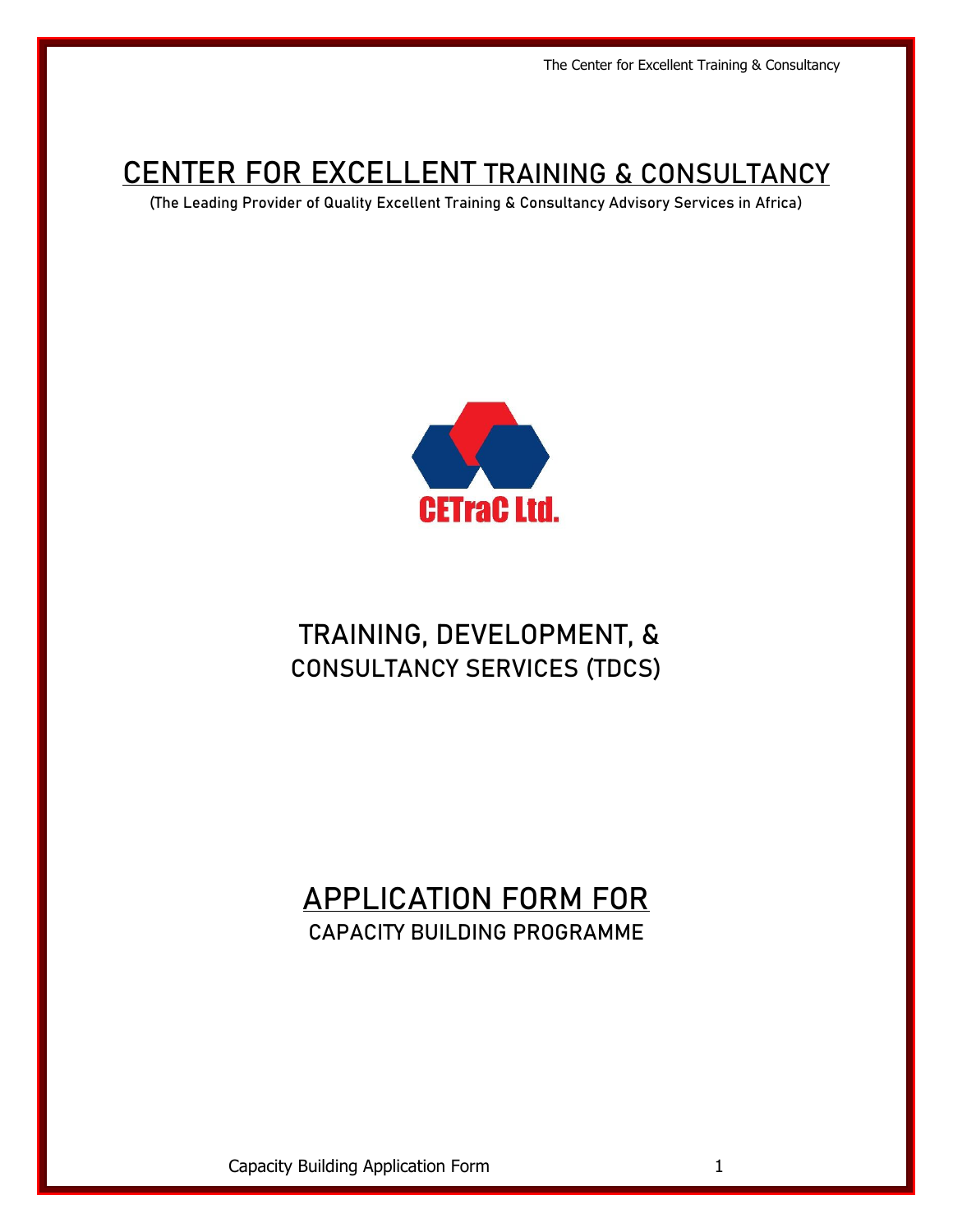Please indicate the COURSE you wish to pursue:

...............................................................................................................................

**Date of Program: From:** ............................................ **To:** ....................................

## **SECTION A: NOMINATING ORGANISATION OR PLACE OF WORK**

| 2. INDICATE WHETHER: PUBLIC   RRIVATE   NGO/PARASTATAL |  |
|--------------------------------------------------------|--|
|                                                        |  |

## **SECTION B: PARTICULARS OF APPLICANT**

|  | (IN BLOCK CAPITALS: MUST BE HOW YOU WANT IT ON YOUR CERTIFICATE: SURNAME UNDERLINED) |
|--|--------------------------------------------------------------------------------------|
|  |                                                                                      |
|  |                                                                                      |
|  |                                                                                      |
|  |                                                                                      |
|  |                                                                                      |
|  |                                                                                      |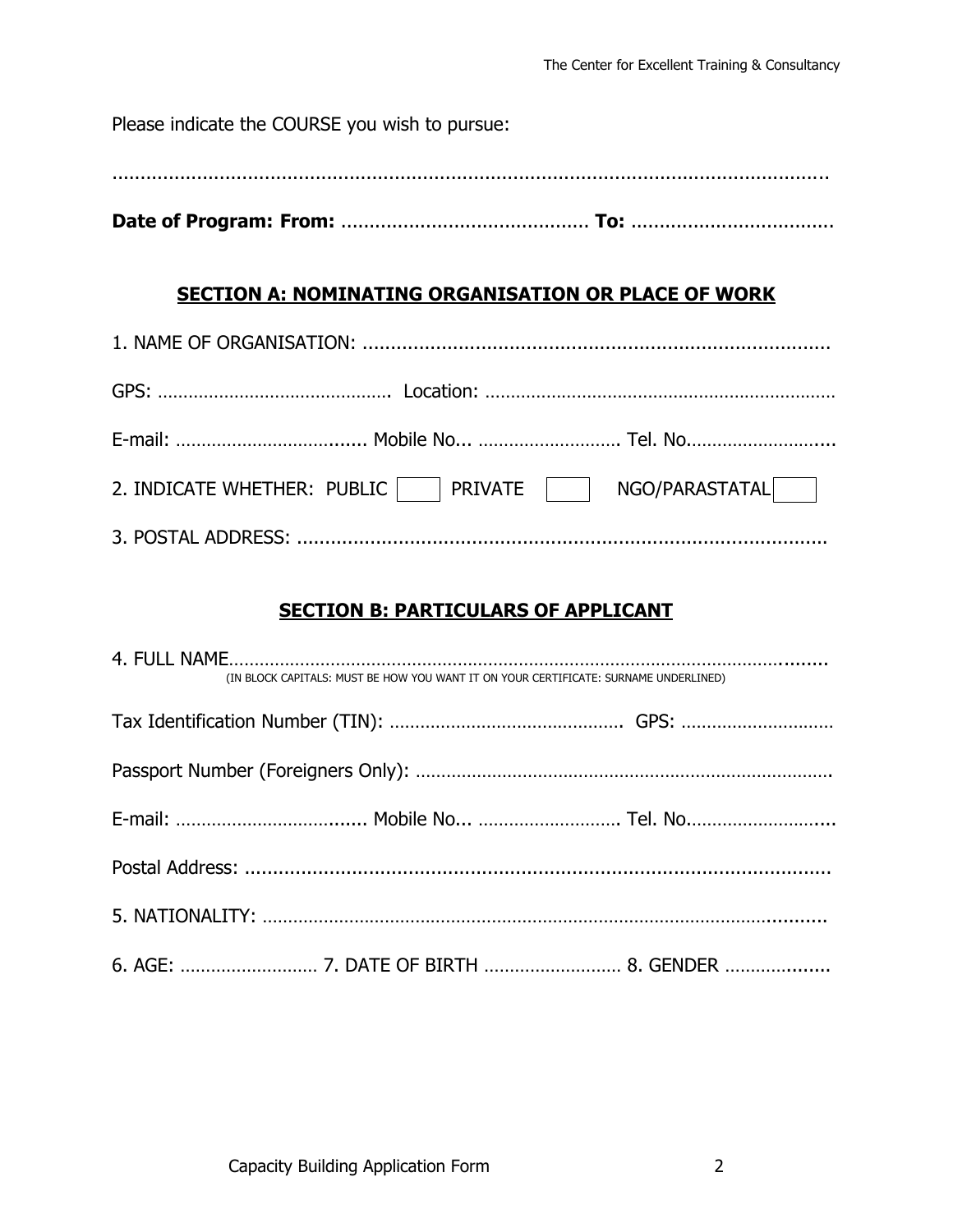# 9. EDUCATIONAL BACKGROUND

### (List Certificates, Diplomas, Degrees etc, Possessed with dates)

|             | <b>DATE</b> |                    |               |
|-------------|-------------|--------------------|---------------|
| <b>FROM</b> | <b>TO</b>   | <b>INSTITUTION</b> | QUALIFICATION |
|             |             |                    |               |
|             |             |                    |               |
|             |             |                    |               |
|             |             |                    |               |
|             |             |                    |               |

| 11. Present position and duties:                                                                            |
|-------------------------------------------------------------------------------------------------------------|
|                                                                                                             |
|                                                                                                             |
|                                                                                                             |
|                                                                                                             |
|                                                                                                             |
|                                                                                                             |
| 12. Speciality: Briefly state how this particular course fits in with your present job and<br>future plans: |
|                                                                                                             |
|                                                                                                             |
|                                                                                                             |
|                                                                                                             |
|                                                                                                             |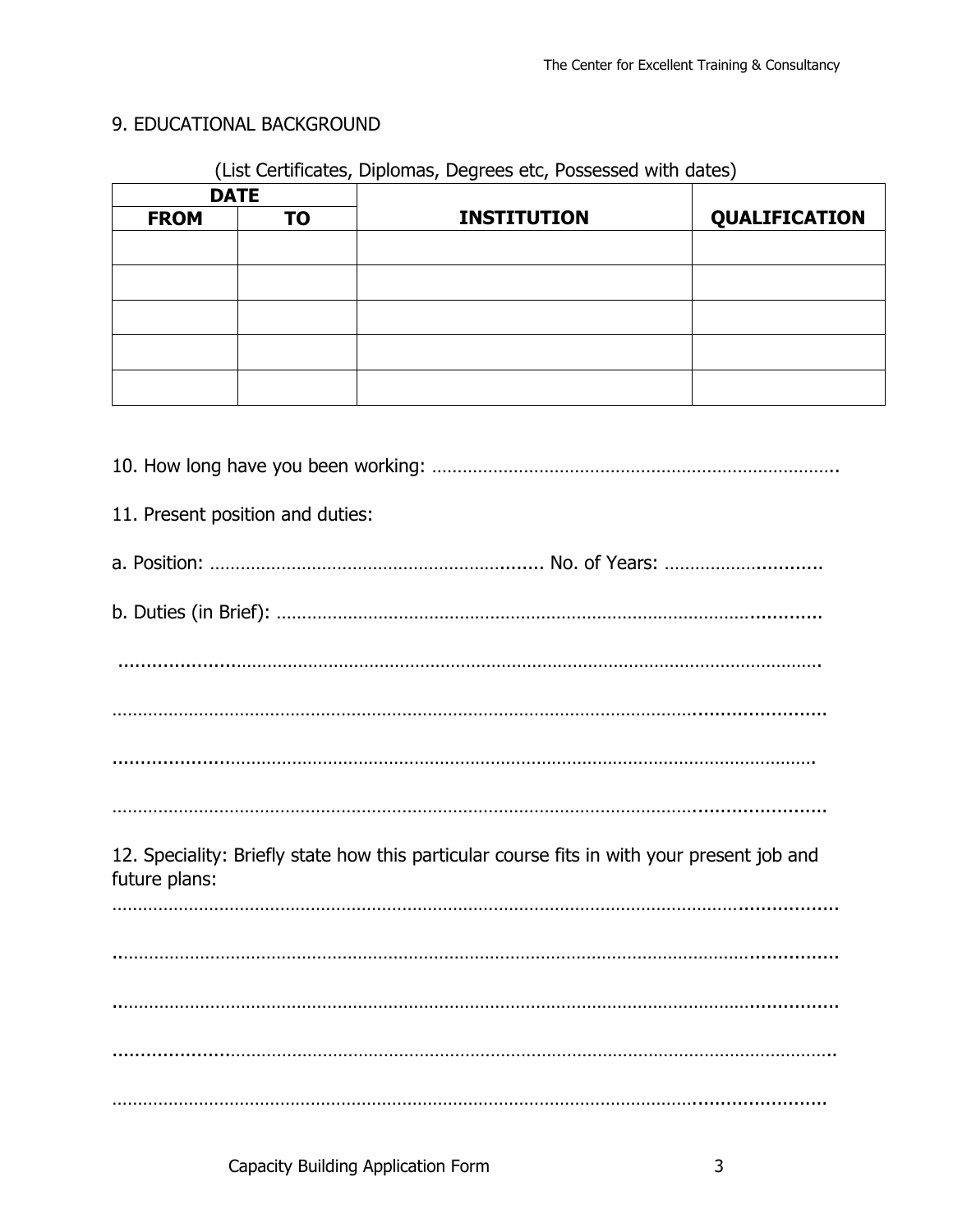| 13. Accommodation Status:<br>Not Required<br>Required<br>(Tick the appropriate box)           |
|-----------------------------------------------------------------------------------------------|
| If required, would you prefer: Standard Room<br>Air-Conditioned Room                          |
| 14. Sponsorship: (Tick the appropriate box)                                                   |
| a. Self-Sponsorship<br>b. Official Sponsorship                                                |
| <b>SECTION C: PROGRAMME CERTIFICATION &amp; DURATION</b>                                      |
| 15. Professional Certification (Tick the appropriate box)                                     |
| a. Certificate<br>b. Professional Diploma<br>c. Professional Graduate Diploma                 |
| d. Professional Post Graduate Diploma<br>d. Professional Mini-MBA                             |
| 16. Programme Duration: The days excludes Saturdays and Sundays (Tick the<br>appropriate box) |
| d. 20 $days$<br>a. 5days<br>b. 10days<br>c. 15days                                            |
| e. 25days<br>f. 30days<br>g. 35days<br>h. 40days                                              |
| <u>SECTION D: SIGNING &amp; OFFICIAL VALIDATION</u>                                           |
|                                                                                               |
|                                                                                               |
|                                                                                               |
| (Should be signed, stamp and validated by a senior officer)                                   |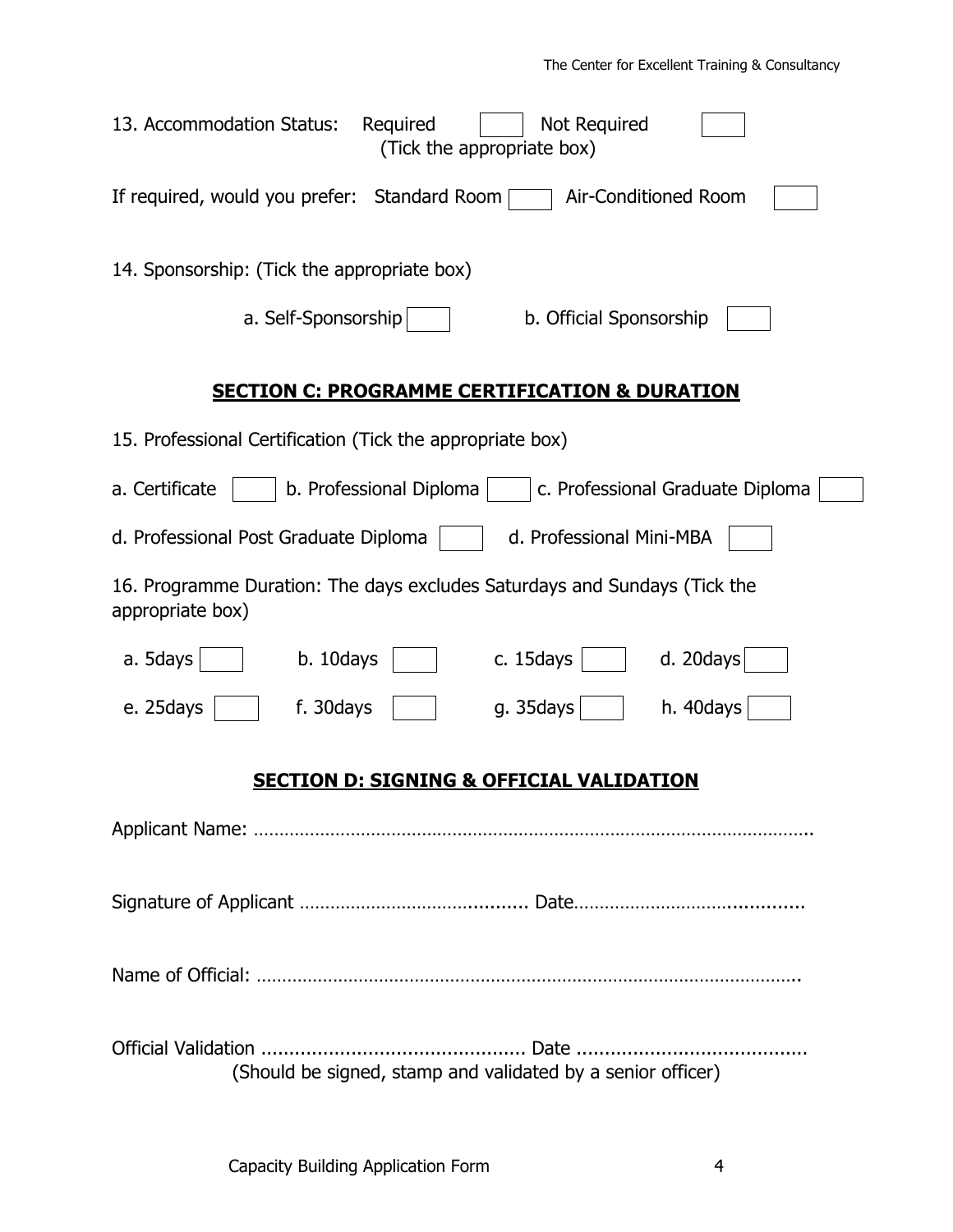#### **SECTION E: SPONSOR'S OFFICIAL NOMINATION**

This section must be completed by the Head or a representative of the organization of applicants who answered question 14b.).

I wish to nominate the above applicant for admission to the above course.

Signature and Official Stamp……………………………………………. Date: …………………….........

### **SECTION G: SELF SPONSORSHIP**

This section must be completed by the Officer Sponsoring himself/herself.

16. I wish to nominate myself for admission to the above course.

Name of Officer: ……………………………………………………………………………........................ Rank/Title: ……………………………………………………………………………………………….............. Department: …………………………………………………………………………………………………………

Signature and Official Stamp……………………………………………. Date: …………………….........